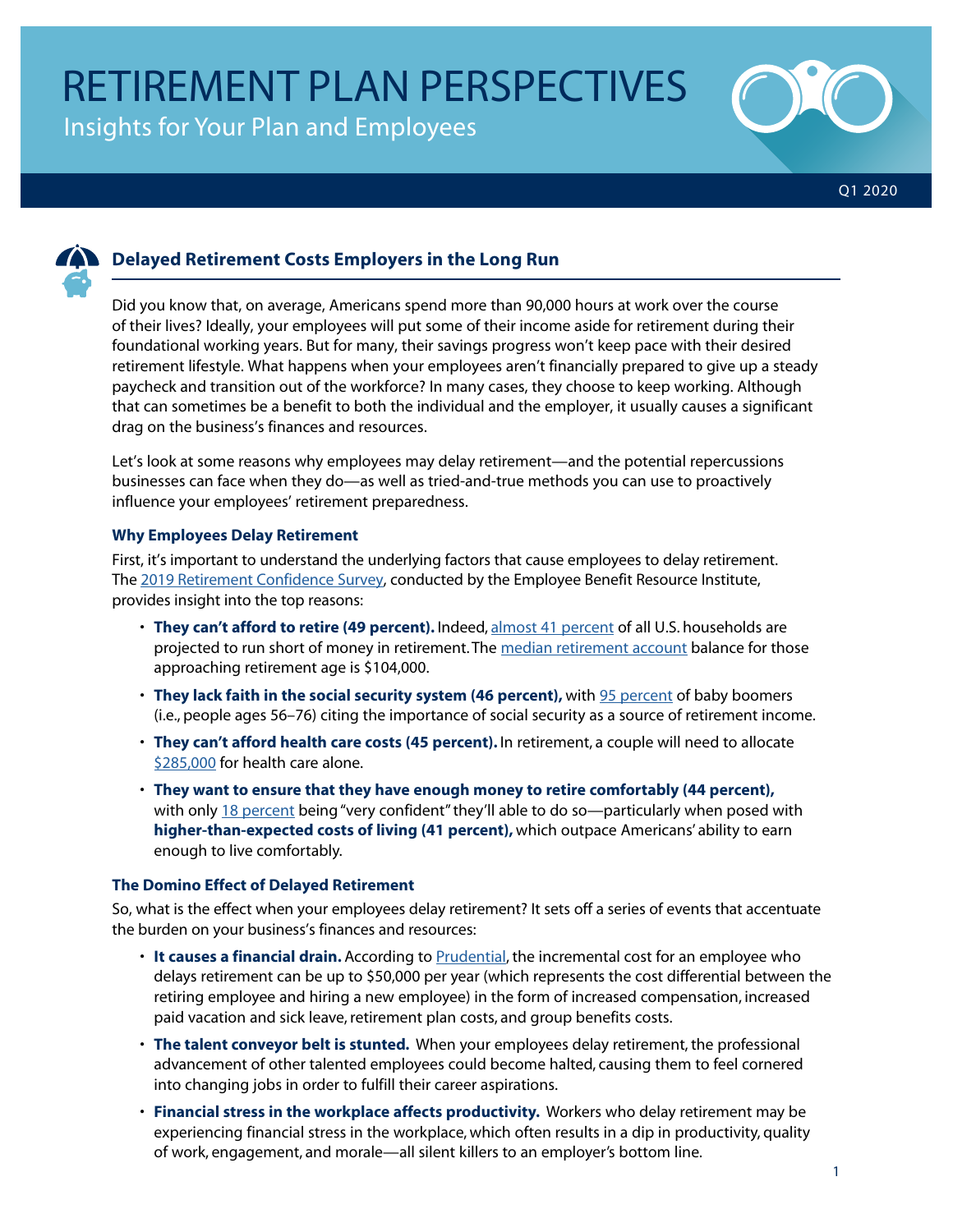#### **Delayed Retirement Costs Employers in the Long Run** *(continued)*

## **What Can Employers Do to Keep Employees on Track?**

When employees are prepared and confident enough to transition into their retirement on time, it's a win-win situation. Here are a few simple suggestions for how you can support your employees' savings success:



 **Start with the basics.** The importance of a retirement plan cannot be understated. Simply offering a retirement savings plan is foundational for getting employees to save more. [Investment Company](https://www.ici.org/pdf/20_ppr_dc_plan_saving.pdf) [Institute research](https://www.ici.org/pdf/20_ppr_dc_plan_saving.pdf) shows 9 out of 10 households with defined contribution plans agree that having a plan helped them think about the long term and made it easier for them to save—and 5 out of 10 account owners indicated they probably wouldn't be saving for retirement if not for their workplace retirement plans. In short, retirement plans are an essential piece of your employees' savings puzzle.

**Pay attention to plan design.** Lowering the savings barrier with automated plan design features, such as automatic enrollment, automatic deferral, and automatic deferral escalation, is an effective way to get employees to build savings momentum. Why? Because automatic saving features help combat the inertia most retirement savers regularly grapple with. Another key plan design function is the company match. Offering an attractive matching contribution is an incentive for employees to bump up their savings rates to take advantage of the free money you're offering them.

**Educate and engage with a financial wellness program.** Many of your employees are likely facing day-to-day financial challenges, such as paying essential bills, unexpected expenses, and debt obligations, that are hindering their ability to make saving for retirement a top priority. Providing financial wellness education and resources that teach them how to cope with those challenges can go a long way toward helping them prepare for retirement. In PwC's annual [Employee Financial](https://www.pwc.com/us/en/industries/private-company-services/library/financial-well-being-retirement-survey.html) [Wellness Survey](https://www.pwc.com/us/en/industries/private-company-services/library/financial-well-being-retirement-survey.html), 71 percent of employees (and 77 percent of baby boomers) indicated they have used financial wellness services when offered to them, while 49 percent reported "preparing for retirement" as the top-ranked way financial wellness programs have helped them the most.



## **The Different Flavors of Fiduciary Services**

*3(21), 3(38), 3(16)*. No, those aren't last night's winning lotto numbers. They're the numerical ERISA sections that refer to the various levels of fiduciaries.

### **To Outsource, or Not to Outsource?**

When retirement plan sponsors don't possess the expertise and specialized knowledge—or time and resources—to manage the myriad of complex duties that are required under ERISA, they have a fiduciary duty to hire experts to perform those duties on their behalf. In short, if you oversee your company's retirement savings plan, outsourced fiduciary services could mitigate your fiduciary risk—not to mention save you valuable time you can invest back into your business and core job responsibilities.

Below are the key characteristics of the various flavors of fiduciary services, as well as what type of plan sponsor may be a good fit to take advantage of fiduciary outsourcing services:

#### **3(21)**

- An investment co-fiduciary can make investment *recommendations*.
- In order to take effect, investment recommendations require plan sponsor approval.
- Fiduciary liability is shared between the 3(21) co-fiduciary and the plan sponsor.

 **May be a good fit for:** Plan sponsors who possess solid investment aptitude but would like the help of an expert to co-manage the investment process